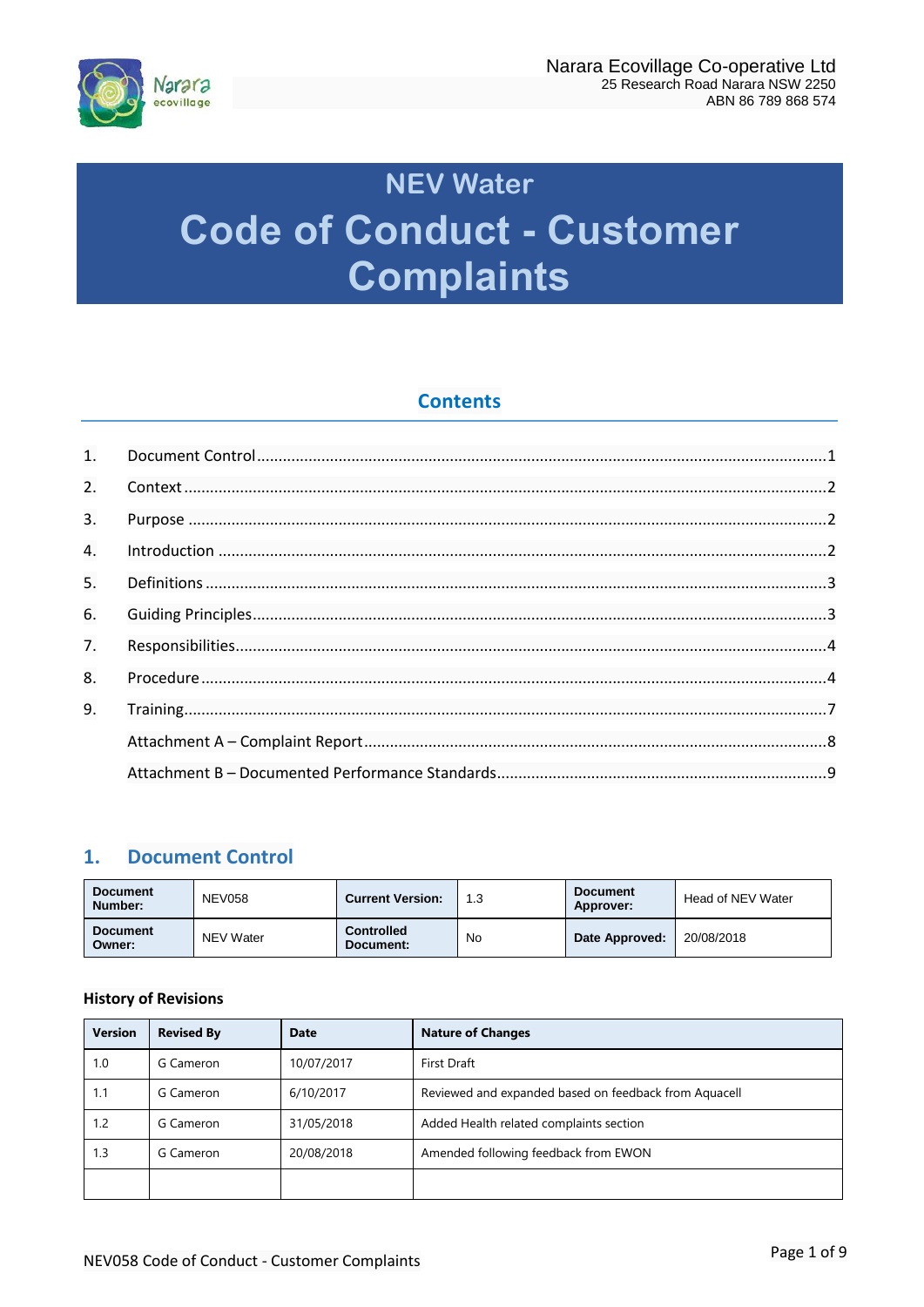

# <span id="page-1-0"></span>**2. Context**

Narara Ecovillage Co-operative Limited (NEV) is creating a socially, environmentally and economically sustainable community.

NEV will be responsible for the design, construction, commission, operation and maintenance of all potable, non-potable and sewerage infrastructure distribution networks from source to the customer connection points in accordance with the Water Services Association of Australia (WSAA) guidelines.

NEV plans to produce and treat water on site for household use, irrigation and possibly for small commercial applications. This aspect is critical to the success of the village and the quality of life of NEV residents and visitors. NEV aims to be self-sufficient in providing water and be a model for sustainable water management for a community.

## <span id="page-1-1"></span>**3. Purpose**

The purpose of this Policy is to set out how NEV deals with complaints from customers and resolves disputes. While it is hoped that there will be few complaints received from customers, it is recognised that complaints may arise and this Policy assists staff with the process involved for handling complaints and resolving disputes.

This policy and the principles it embodies, applies to all NEV customers, not just the customers who fall under the Retail Operator's License.

When necessary or appropriate, NEV may make use of an approved ombudsman scheme such as EWON (Electricity and Water Ombudsman NSW).

## <span id="page-1-2"></span>**4. Introduction**

NEV is committed to dealing with complaints and resolving disputes efficiently and fairly. Handling complaints well gives NEV an opportunity to better understand its customers, improve service and minimise disputes.

This policy has been written based on the guidelines outlined in **AS10002:2014 Guidelines for Complaint Management in Organisations.**

Staff are required to follow this policy.

If you have any queries about this Policy, you should contact NEV's Manager Retail Operations by phone on (02) 4328 1588 or by email to [water@nararaecovillage.com.](mailto:water@nararaecovillage.com)

Customer queries or any 'other customer feedback' where the customer 'is not dissatisfied' must be documented separately as 'other consumer feedback' and excluded from the record of 'water quality complaints'.

The scheme includes a dual water supply reticulation system hence NEV should take complaints regarding water quality very seriously and consider the potential for cross connection.

## **Health related complaints**

Where a complaint is received which is or may potentially be a health related complaint then

- the Minister for Health
- the Minister for Lands and Water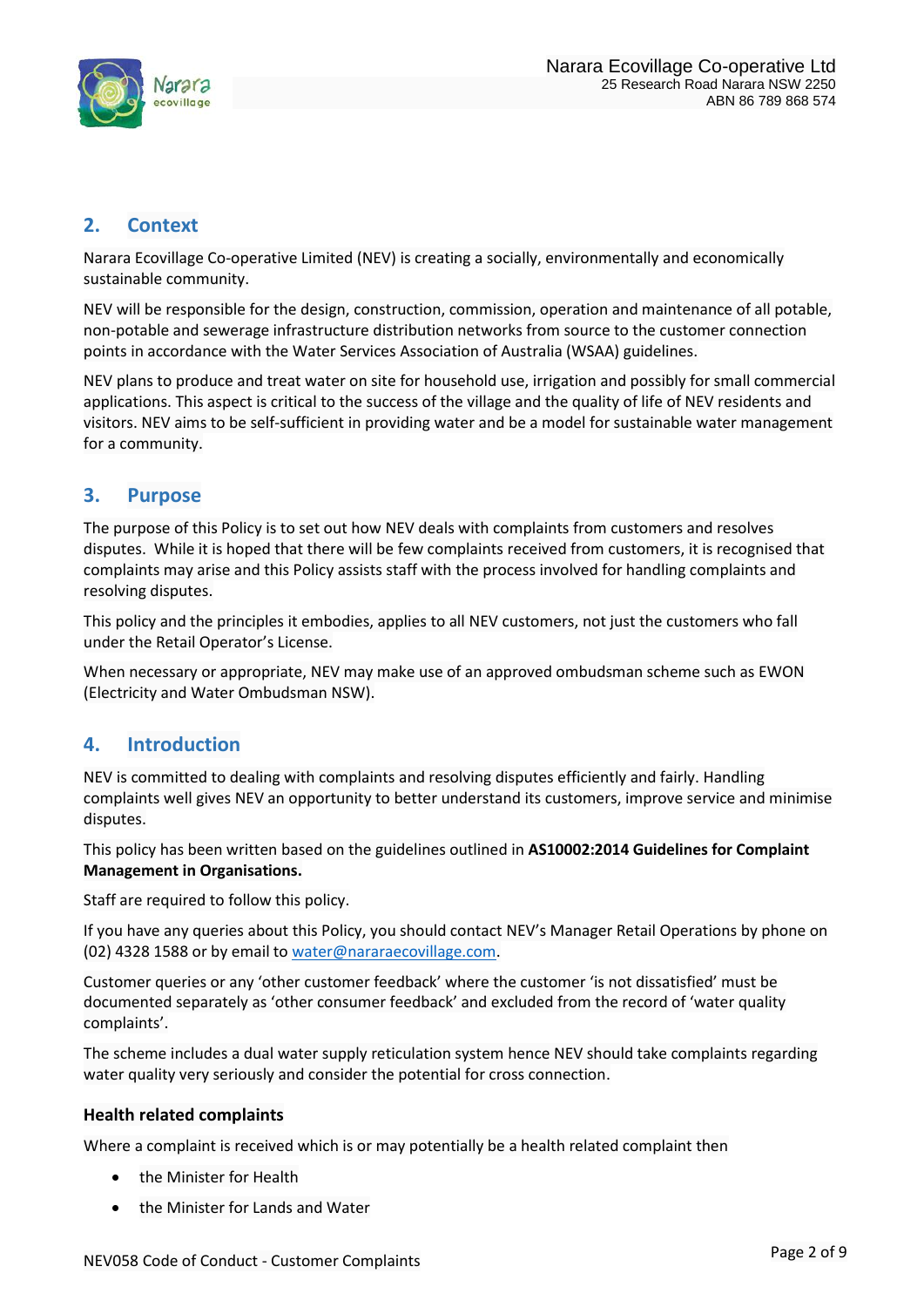

- IPART, and
- potentially affected licensed network operators, retail suppliers or public water utilities.

must be immediately notified using the procedures outlined in NEV's Health Related Complaint Notification Procedure.

NEV is responsible for determining whether an incident falls into this category. The likelihood and consequence of any potential incidents that could impact water quality, public health or safety are detailed in the potable and non-potable water risk assessments for the scheme.

# <span id="page-2-0"></span>**5. Definitions**

For the purpose of this procedure, the following definitions apply:

- Complainant person, organisation or their representative (including clients, consumers, service users, customers, etc.) making a complaint.
- Complaint Expression of dissatisfaction made to or about an organisation, related to its products, services, staff or the handling of a complaint, where a response or resolution is explicitly or implicitly expected or legally required.
- Complaint Management System encompasses all aspects of the policies, procedures and practices, staff, hardware and software used by an organisation for the management of complaints.
- Disputes unresolved complaints escalated, internally or externally, or both.
- Feedback Opinions, comments and expressions of interest or concern, made directly or indirectly, explicitly or implicitly to or about the organisation, its products, services staff or its handling of a complaint

# <span id="page-2-1"></span>**6. Guiding Principles**

NEV are committed to the guiding principles outlined in AS1002:2014 Guidelines for Complaint Management in Organisations, namely:

- People focus NEV acknowledges that everybody has the right to complain and that complaint resolution will have a proactive, people focussed approach;
- Ensuring no detriment to complainant complainants will not be disadvantaged or adversely affected because they have made a complaint;
- Visibility and transparency NEV will ensure that all complaints handling activities are transparent and activities communicated to all relevant parties, including, where appropriate, the public. Complaints Handling Code of Practice will be made available publically;
- Accessibility all customers or parties affected by NEV's activities will have access to the complaint handling mechanism outlined in this document;
- No charges NEV does not charge a fee to complain.

In addition to the guiding principles outlines in the standard, NEV also commit to:

- Investigate all complaints in a timely and objective manner;
- The efficient and fair resolution of complaints;
- Allocating adequate resources to handle and resolve complaints;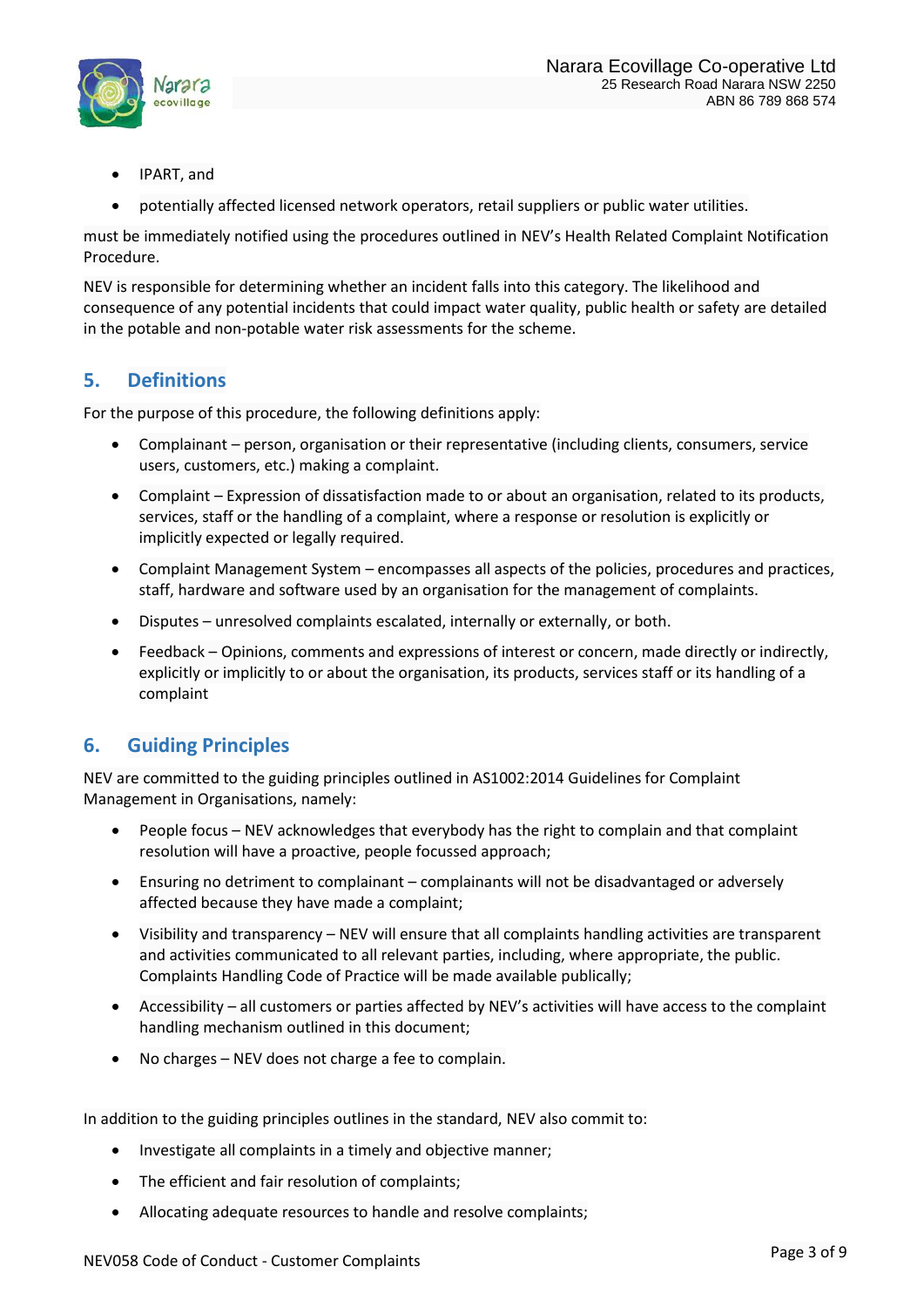

- Where appropriate and a complainant requests, provide assistance to the complainant in the formulation and lodgement of complaints;
- Dealing with complaints quickly and courteously;
- Documenting all complaints;
- Reviewing and analysing complaints data;
- Identifying and taking actions to correct systemic complaints;
- Statutory reporting of complaint data where required;
- Reviewing complaint handling procedures and related documentation periodically;

## <span id="page-3-0"></span>**7. Responsibilities**

#### **NEV CEO**

- Ensuring that a Complaint Handling and Dispute Resolution Procedure is maintained;
- Ensuring that a concise Complaint Handling Code of Practice is established, documented and made available to customers;
- Ensure all documentation is reviewed periodically;
- Appoint a Manager Retail Operations.

#### **Manager Retail Operations**

- Facilitate the handling of customer complaint in line with this procedure
- Maintain customer complaint data for future reference and analysis

#### **All Other Staff**

- Listen courteously and speak politely to a person who is making a complaint;
- Where practical, and authorised to do so, resolve the complaints on the spot;
- Ensure complaints that cannot be resolved on the spot are passed onto the Customer Complaint Officer;
- Respond is a timely manner to customers who have complained;

## <span id="page-3-1"></span>**8. Procedure**

#### **Complaint Procedure**

If a customer submits a complaint to NEV, NEV:

a) must, if the complaint is oral, either resolve it "on the spot" to the customer's satisfaction, or if that is not done, request the customer to submit a written complaint (however, there is no requirement that the complaint be in writing before it can be dealt with according to these procedures) and refer the complaint to the Manager Retail Operations;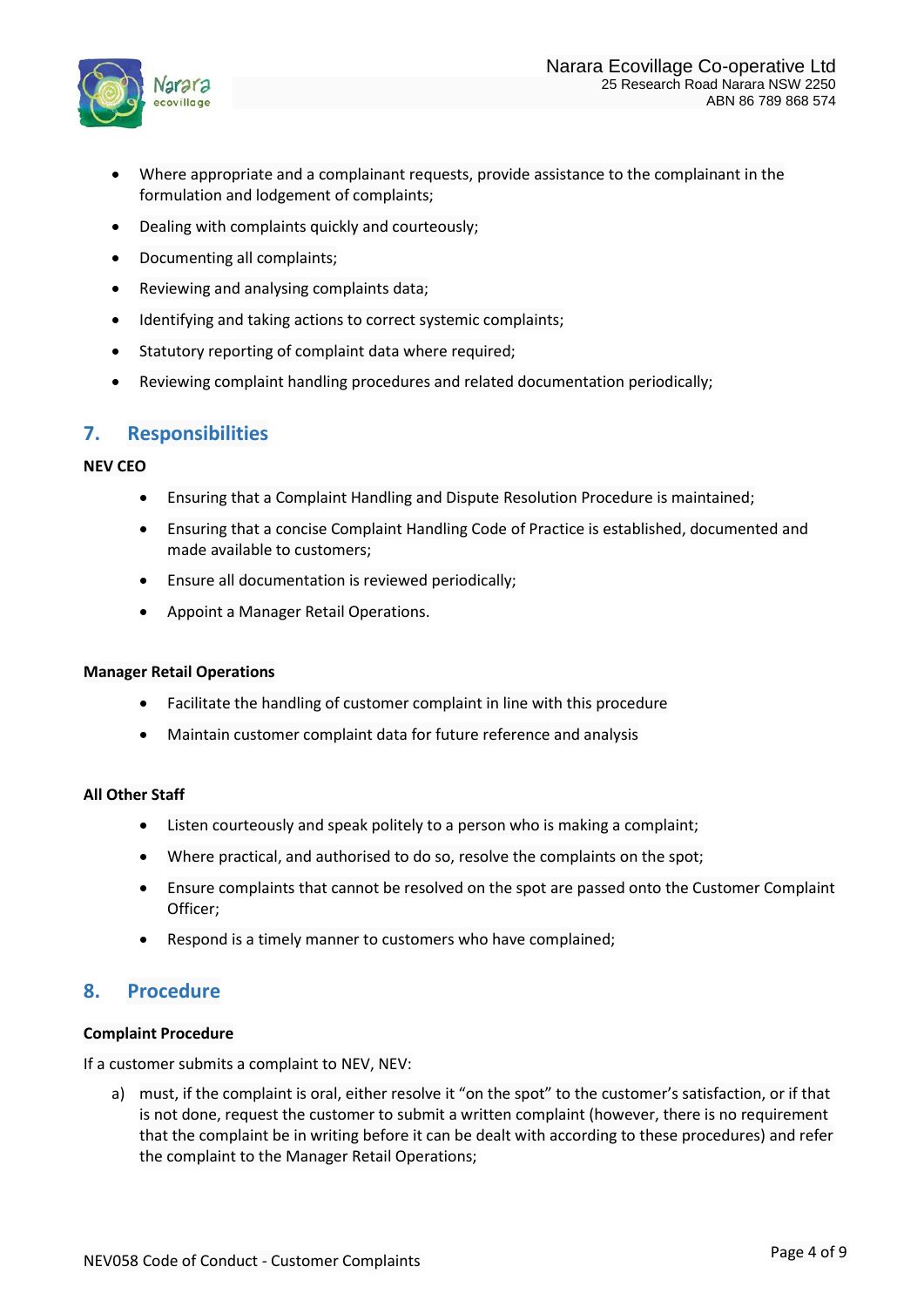

- b) must, if the complaint is in writing, acknowledge in writing receipt of the complaint as soon as practicable and in any event within 14 days from receipt, and enclose a copy of this Policy for the customer's information;
- c) must ensure that the complaint receives proper consideration resulting in a determination by the Manager Retail Operations as the person designated by NEV as appropriate to handle complaints;
- d) must act in good faith in dealing with and resolving the complaint;
- e) must investigate the complaint including by:
	- a. seeking all relevant information from the complainant;
	- b. obtaining all relevant information from NEV staff,
- f) may in its discretion give any appropriate remedy to the complainant, including any of the following:
	- a. information and explanation regarding the circumstances giving rise to the complaint;
	- b. an apology; or
	- c. compensation for loss incurred by the complainant,
- g) must communicate to the complainant in relation to the complaint as soon as practicable and in any event not more than 45 days after receipt by NEV of the complaint:
	- a. the determination in relation to the complaint;
	- b. the remedies (if any) available to the member; and
	- c. information regarding any further avenue for complaint.

All oral complaints not resolved "on the spot" and all written complaints must be referred to the Manager Retail Operations on receipt. The Manager Retail Operations must ensure the steps listed in 6.1(b)-(g) are carried out. In doing this, the Manager Retail Operations must take into account and act consistently with the Key Principles set out in 5.1 of this above. The Manager Retail Operations must liaise with all appropriate parties when dealing with and resolving complaints.

Written complaints can be treated as resolved to the satisfaction of the customer where a customer has been notified in writing of a decision about a complaint, and no response has been received from the complainant.

Oral complaints can be treated as "resolved to the satisfaction of the customer" where:

- a) the complaint has been resolved to the customer's satisfaction "on the spot"; or
- b) the customer has been notified of a decision about a complaint, and no response has been received from the customer, the complaint can be treated as "resolved to the satisfaction of the customer".

If a complainant asks for information about NEV's complaints handling methods, staff must refer that request to the Manager Retail Operations as soon as possible. The Manager Retail Operations must ensure the customer is provided with a copy of this Policy within 7 business days of the request.

If a complainant asks for assistance in the formulation and lodgement of his/her complaint, staff must refer that request to the Manager Retail Operations as soon as possible. The Manager Retail Operations must ensure reasonable assistance is provided to the customer.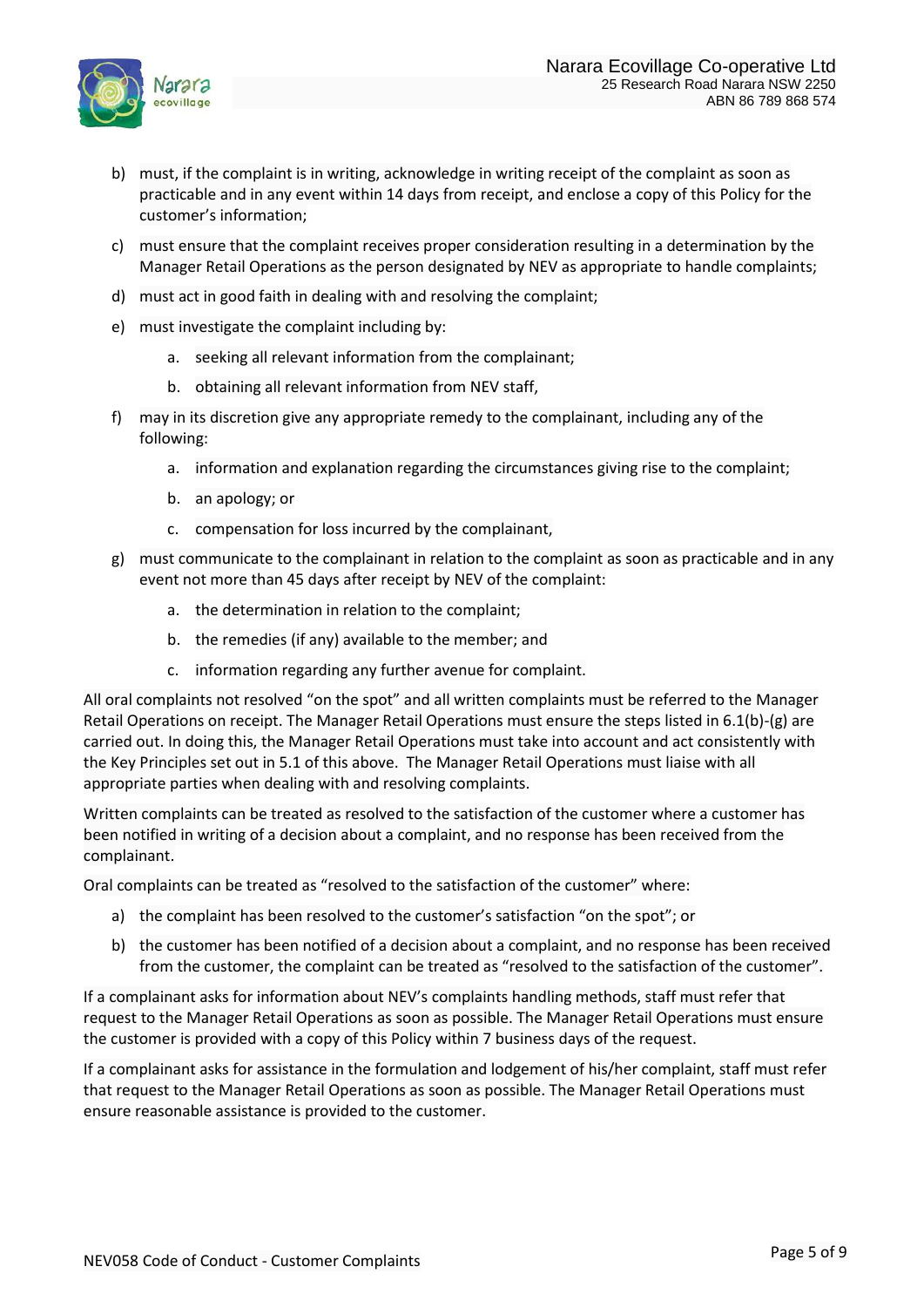

## **Complainant rights for further review**

If the Complainant is not satisfied with the outcome of the investigation or the proposed resolution, the Complainant can request that the complaint is investigated by more senior Narara Ecovillage representatives.

#### **External dispute resolution / Ombudsman**

The Energy and Water Ombudsman NSW is a free and independent service that can provide information, advice and assistance to customers.

If a Complainant is not satisfied with Narara Ecovillage's response or investigation about a lodged complaint, or wishes to seek independent advice about it, the Complainant may contact the Energy & Water Ombudsman NSW for assistance or review of the outcome of the complaint.

All our customers have the right to contact the Energy & Water Ombudsman NSW at any time for independent advice and information. However, we do hope you will contact us directly to allow us the opportunity to rectify any issue.

The contact details for the Energy & Water Ombudsman NSW are below:

## **Energy & Water Ombudsman NSW (EWON)**

Freecall: 1800 246 545

Freefax: 1800 812 291

Online: https://www.ewon.com.au/

Email: complaints@ewon.com.au

Mail: Reply Paid 86550, Sydney South NSW 1234

## **The Complaints and Disputes Register**

The Manager Retail Operations must ensure that a Complaints and Disputes Register is established, maintained and kept up to date. The Register is comprised of a copy of each Complaint Report (refer Attachment A).

At a minimum, the Register must include the following information about every complaint and/or dispute that is received:

- Date complaint made/dispute notified;
- Nature of complaint/issue;
- Date resolved;
- How resolved;
- Was dispute referred to Ombudsman or arbitrator;
- Does complaint/dispute indicate a recurring or systemic issue;
- If yes, action taken to ensure issue does not recur/that systemic issue addressed.

The Manager Retail Operations must periodically review the Register amongst other things, to check that:

• complaints are being handled appropriately, including in accordance with this policy, and within the required timeframes;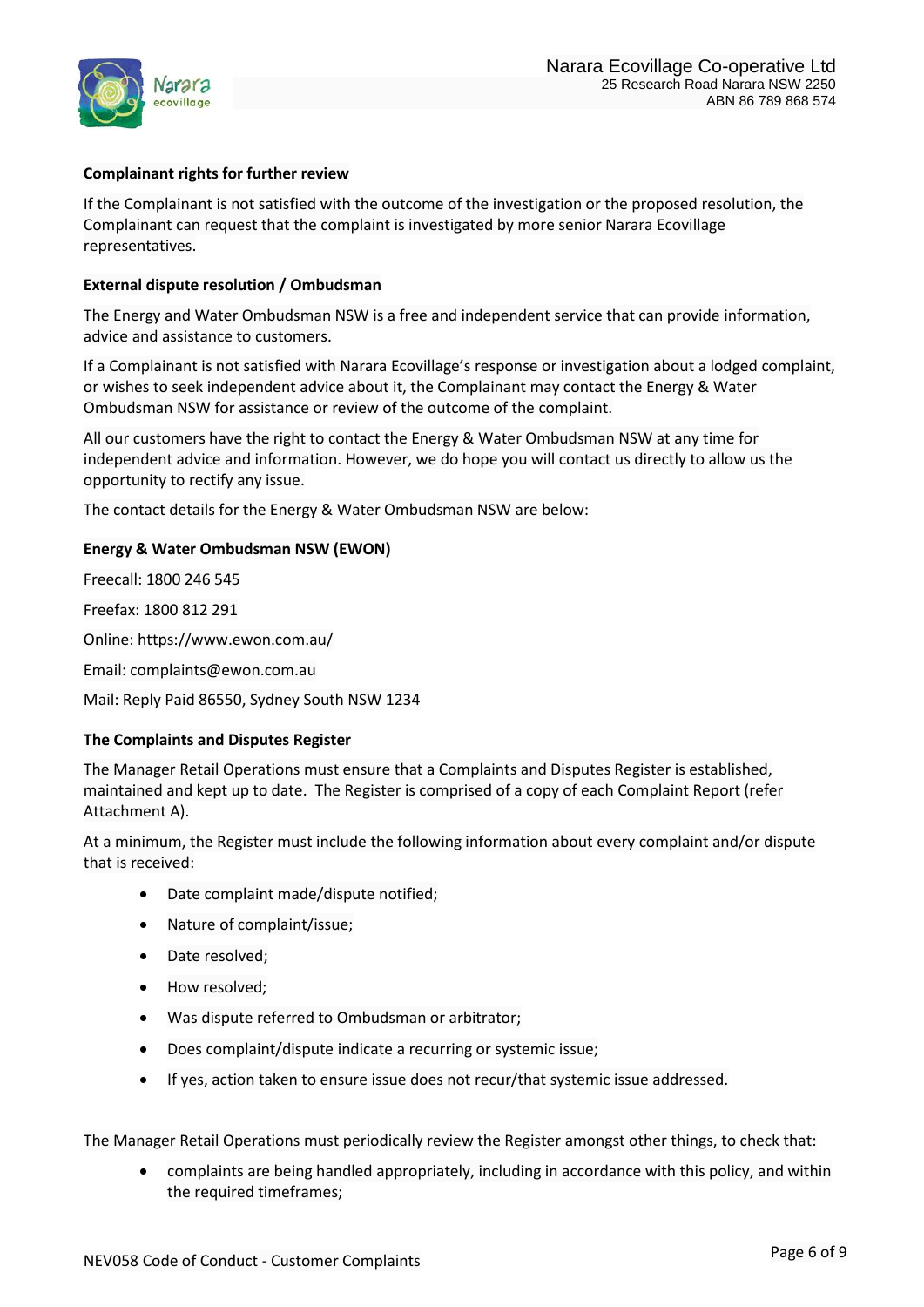

systemic or recurring complaints are being identified, and that the cause of those complaints is being identified and remedied.

#### **Review against Documented Performance Standards**

The Manager Retail Operations must establish documented performance standards against which adherence to this policy can be tested. Those standards must be based on the requirements of this policy. The Manager Retail Operations must review the adequacy and appropriateness of those standards, and amend them as necessary from time to time.

Periodically (at least annually), the Manager Retail Operations must review the operation of the policy against the documented performance standards and report the outcome of this review to

#### **Performance Standards**

NEV is committed to resolving customer complaints in an efficient and timely manner. Minimum performance standards are documented in Appendix B.

## <span id="page-6-0"></span>**9. Training**

All staff, regardless of their role in NEV, may have direct contact with customers. For this reason, all staff are made aware of this complaints procedure.

NEV values customer service highly, and customer service experience is typically taken into account when recruiting new employees. Where a new employee has limited experience in liaising with customers, they are coached and mentored by a more experience staff member. This mentoring is designed to ensure that all inter actions with customers, inclusive of complaints, are conducted in a courteous and professional manner.

NEV may also use external training resources where a specific need is identified.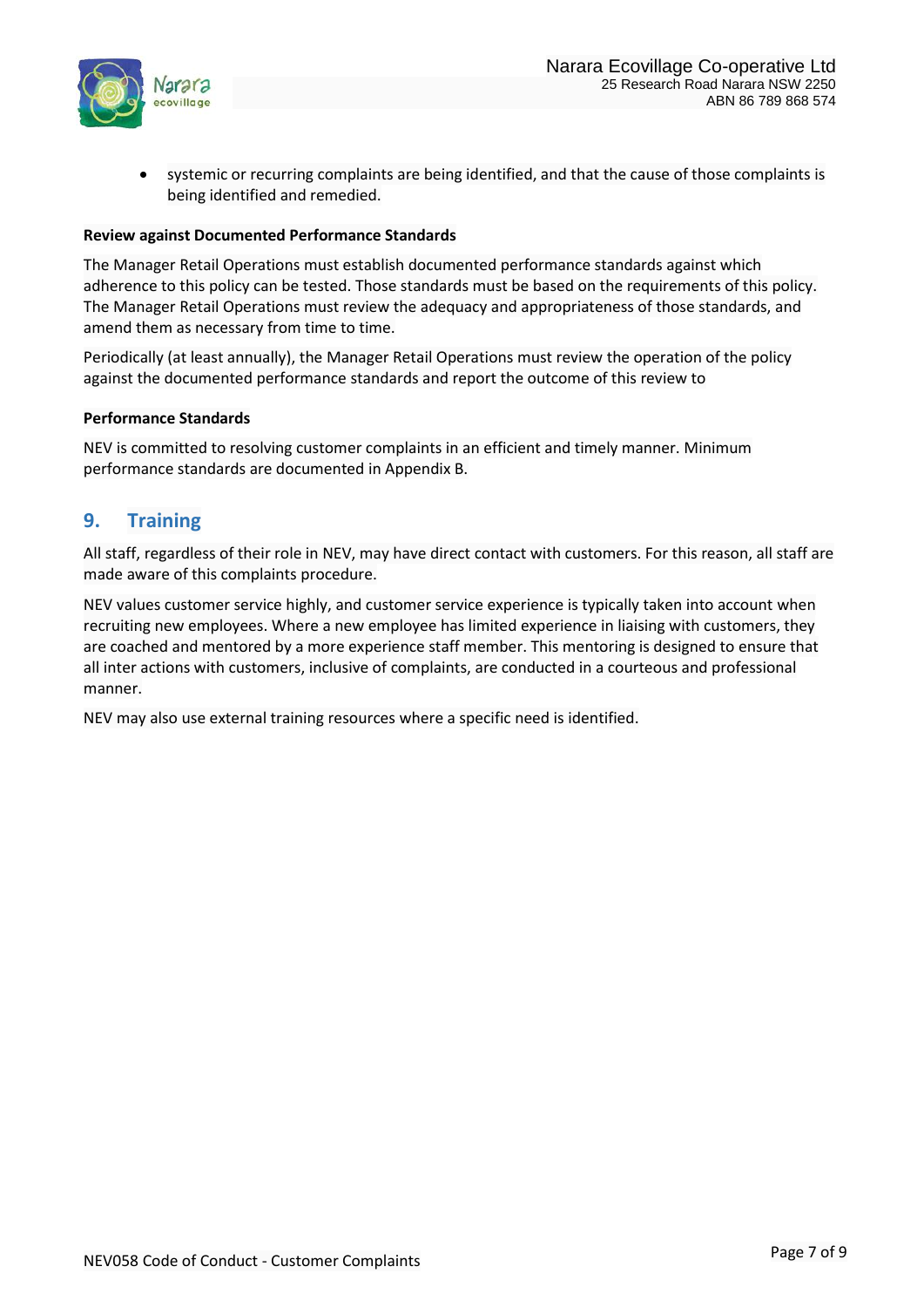

# <span id="page-7-0"></span>**Attachment A – Complaint Report**

| 1.  | Complaint received from                                                                                         |  |
|-----|-----------------------------------------------------------------------------------------------------------------|--|
| 2.  | Brief description of complaint                                                                                  |  |
| 3.  | Date complaint made / dispute notified                                                                          |  |
| 4.  | Date resolved                                                                                                   |  |
| 5.  | How resolved                                                                                                    |  |
| 6.  | Was complaint / dispute referred to arbitration<br>or the Ombudsman Service                                     |  |
| 7.  | Does complaint / dispute indicate a recurring or<br>systemic issue                                              |  |
| 8.  | If yes, what action was taken to ensure the<br>issue does not recur / that systemic issue has<br>been addressed |  |
| 9.  | Date by which remedial action must be<br>completed                                                              |  |
| 10. | Date remedial action completed                                                                                  |  |
| 11. | Who is responsible for ensuring remedial action<br>is carried out                                               |  |
| 12. | Date by which remedial action must be<br>completed                                                              |  |
| 13. | Date remedial action completed                                                                                  |  |
| 14. | Is complaint / dispute significant?                                                                             |  |
| 15. | If yes - date notified to CEO                                                                                   |  |